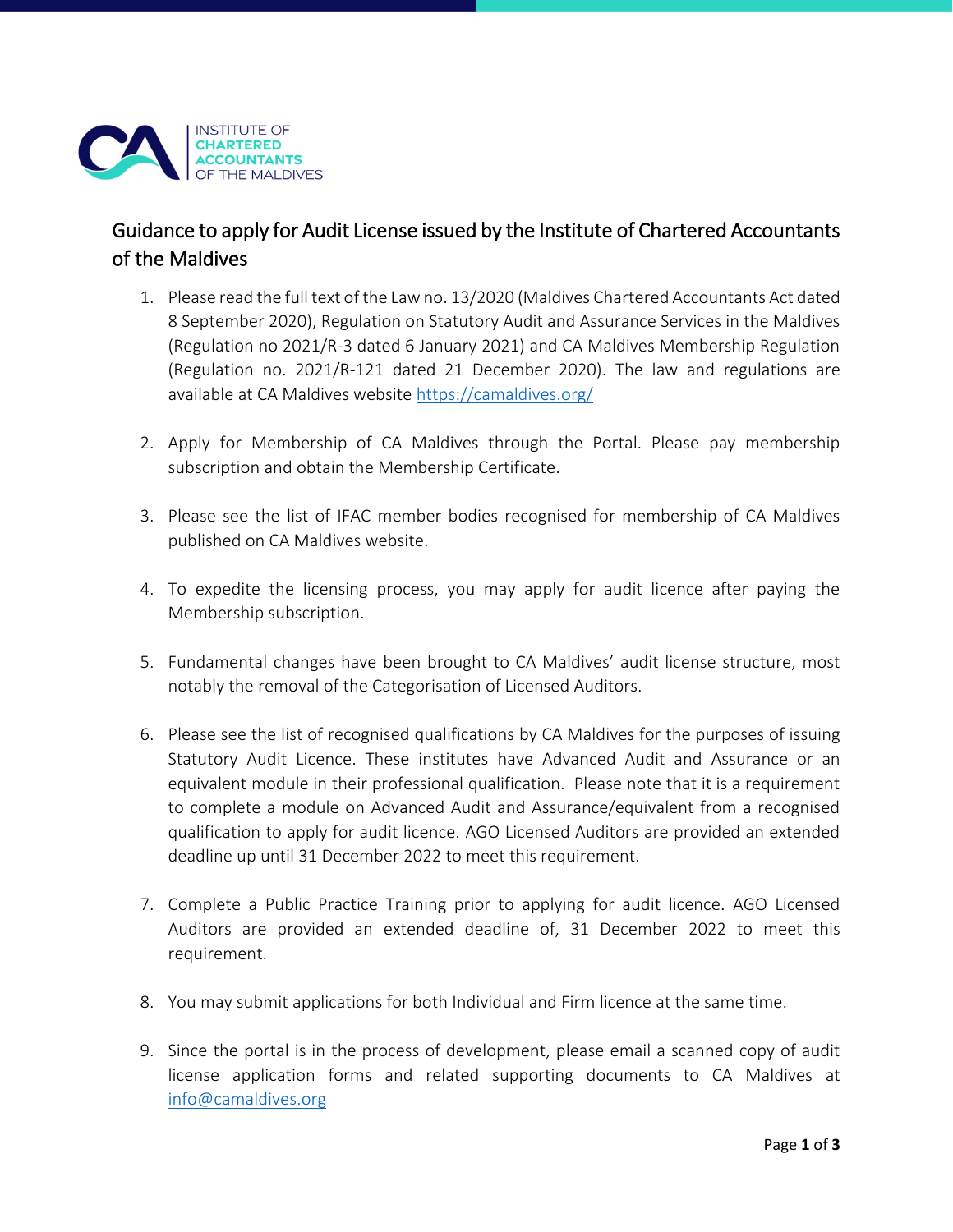

- 10. CA Maldives' audit licence stresses on audit quality both at the firm and assignment levels. Audit firms shall submit a Manual / Plan to comply with ISQC1.
- 11. Please read the full text of the ISQC1. ISQC1 is available at IFAC's website via [https://www.ifac.org/system/files/publications/files/A007%202013%20IAASB%20Handbo](https://www.ifac.org/system/files/publications/files/A007%202013%20IAASB%20Handbook%20ISQC%201.pdf) [ok%20ISQC%201.pdf](https://www.ifac.org/system/files/publications/files/A007%202013%20IAASB%20Handbook%20ISQC%201.pdf)
- 12. Please also refer IFAC's guidance material "Guidance to Quality Control of SMPs". You may submit the ISQC1 Plan / Manual as per format and structure of the Sample Manuals contained in the guidance. [https://www.ifac.org/about-ifac/small-and-medium-practices/publications/guide-quality](https://www.ifac.org/about-ifac/small-and-medium-practices/publications/guide-quality-control-small-and-medium-sized-practices-third-edition-12)[control-small-and-medium-sized-practices-third-edition-12](https://www.ifac.org/about-ifac/small-and-medium-practices/publications/guide-quality-control-small-and-medium-sized-practices-third-edition-12)
- 13. The ISQC1 Manal / Plan needs to be customised to the operations of the firm or sole practitioner (SP), taking into account operating model, Clientele and other firm/SP's specific circumstances. Please indicate the Clientele of the firm/SP (number of micro, small, medium, large and very large businesses as per MIRA's revenue thresholds) including the summary of the client portfolio for the calendar years 2019 (where applicable) and 2020, along with the estimate for 2021. The firm/SP shall submit an adequate quality control structure that is suitable to serve the clientele of the firm/SP as per ISAs and specific provisions of the regulation.
- 14. The applying audit firm/SP shall also submit a summary Audit Manual that will be used in conducting the engagements of the firm as per ISAs. Please refer IFAC's Guide on using ISAs for SMPs. [https://www.ifac.org/knowledge-gateway/supporting-international](https://www.ifac.org/knowledge-gateway/supporting-international-standards/publications/guide-using-international-standards-auditing-audits-small-and-medium-sized-entities)[standards/publications/guide-using-international-standards-auditing-audits-small-and](https://www.ifac.org/knowledge-gateway/supporting-international-standards/publications/guide-using-international-standards-auditing-audits-small-and-medium-sized-entities)[medium-sized-entities](https://www.ifac.org/knowledge-gateway/supporting-international-standards/publications/guide-using-international-standards-auditing-audits-small-and-medium-sized-entities)
- 15. Audit firm/SP shall make a presentation of the actual Audit Programmes, Systems and Working Papers (WPs) used by the firm/SP to conduct audits as per ISAs.